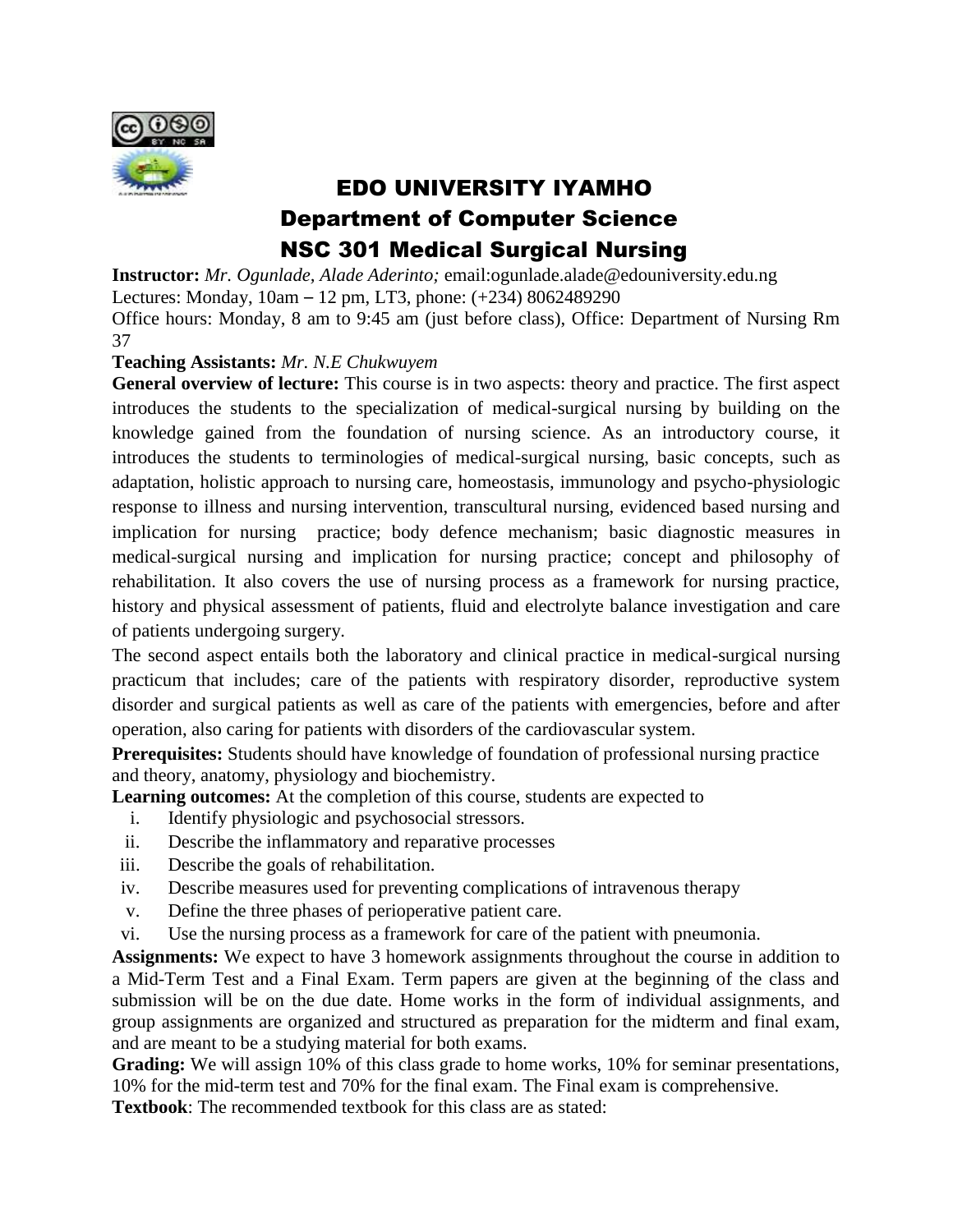**Textbook**: The recommended textbooks for this class are as stated: Title: Brunner & Suddarth's Textbook of Medical-Surgical Nursing. Authors: Smeltzer, S.C., Bare, B.G., Hinkle, J.L and Cheever, K.H Publisher: Wolters Kluwer Health / Lippincott Williams & Wilkins. ISBN-978-1-60831-080-7 Year: 2010 Title: Introductory Medical-Surgical Nursing Authors: Timby, B.K and Smith, N.E. Publisher: Wolters Kluwer Health / Lippincott Williams & Wilkins. ISBN- 978-1-60547-063-4 Year: 2010

## **Courseware: - CSC 301 – Medical Surgical Nursing**

The following documents outline the courseware for the course NSC301- Medical Surgical Nursing. Much of these materials are taken from recommended text books

1: Biophysical and Psychosocial Concepts in Nursing Practice.

- i. Terminologies Used in Medical-Surgical Nursing
- ii. Homeostasis, Stress and Adaptation
- iii. Holistic approach to nursing care
- iv. Inflammation and Infection
- v. Loss, Grief and Dying

### 2: Concept and philosophy of Rehabilitation

- vi. Concept of Rehabilitation
- vii. Types of Rehabilitation
- viii. Patients' Reactions to Disability
- ix. Assessment of Functional Ability
- x. Fatigue

### 3: Basic Diagnostic Measures in Medical Surgical Nursing and Nursing Interventions

- xi. Fatigue
- xii. Blood Tests
- xiii. Urine Tests
- xiv. Sputum and Tissue Tests
- xv. Radiological Investigations
- xvi. Lumbar Puncture
- xvii. Endoscopy

### 4: Fluid and Electrolytes: Balance and Disturbance

- xviii. Fundamental concept
- xix. Composition of Body Fluid
- xx. Fluid Volume Disturbances
- xxi. Electrolyte Imbalances

### 5 : Perioperative Concepts and Nursing Management